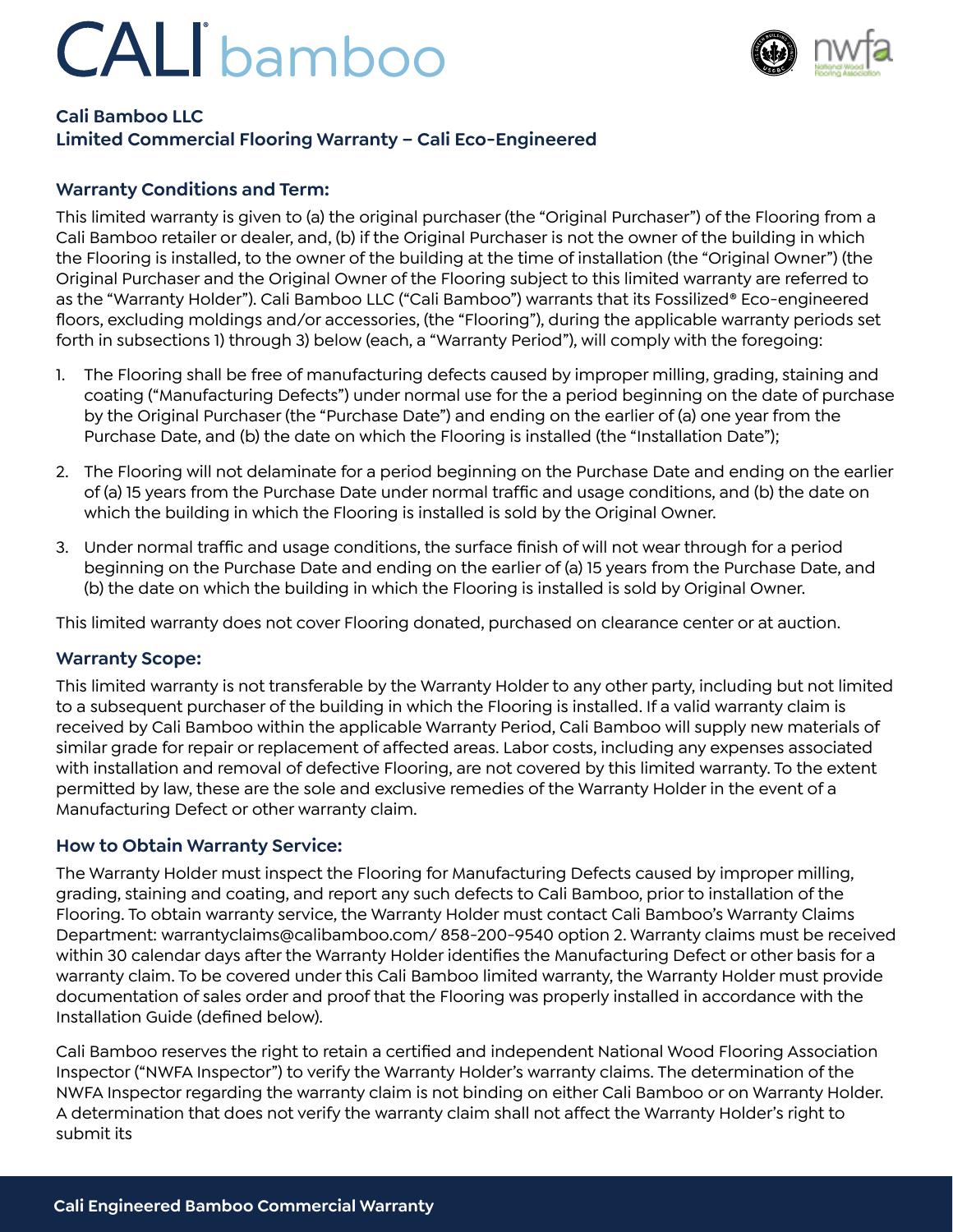# CALI bamboo



 claim to arbitration in accordance with the terms of the Arbitration Agreement (as defined in Cali Bamboo's Terms and Conditions of Purchase). The performance of the inspection, however, if requested by Cali Bamboo and assuming that Cali Bamboo advances the full cost of the inspection as described above, is a requirement for the Warranty Holder to submit a warranty claim to arbitration under the Arbitration Agreement.

For specific instructions on how to obtain warranty service for defective Flooring, visit the Cali Bamboo website https://www.calibamboo.com/content/warranties/flooring-residential-warranty.pdf

### **Warranty Exclusions and Limitations:**

This limited warranty covers Flooring that is both (i) installed with strict adherence to Cali Bamboo's installation guide found online at https://www.calibamboo.com/glue-down-hybrid-engineered-flooring/ and https://www.calibamboo.com/nail-down-hybrid-engineered-flooring/ (the "Installation Guide") and (ii) maintained in accordance with Cali Bamboo's care and maintenance guidelines found online at http:// www.calibamboo.com/cleaning-bamboo-flooring-care-maintenance/ (the "Maintenance Guide"). Cali Bamboo will provide copies of these guides upon request by Warranty Holder. This limited warranty only applies when the Flooring is used under normal traffic and other usage conditions. Bamboo floors, like other wood floors, are subject to contraction and expansion, the occurrence of which is not covered by this limited warranty.

The limited warranty for Manufacturing Defects does not apply after the Warranty Holder has installed the Flooring, and product variation or error that does not exceed the 5% industry standard is not considered a manufacturing defect for purpose of this limited warranty. This limited warranty does not extend to or cover: (a) any damage, warping, cupping, splits, cracks, grain raising, checking, edge fracturing, splintering, chipping, or any other defect to the Flooring caused by accidents, alterations, misuse, abuse, direct exposure to the elements, or improper installation; (b) Flooring damage resulting from failure to maintain appropriate humidity levels via the use of humidifier and/ or de-humidifier, as stated in the Maintenance Guide; (c) Flooring damage caused by moisture, excessive heat or cold, excessive dryness, negligence, water, erosion, pets, insects, sanding, settlement or movement of the structure to which the Flooring is attached, and/ or installation of Flooring over improper subfloor; (d) any Flooring deformity that is not measureable or visible from a standing position in normal lighting; (e) changes in Flooring color due to aging, moisture, exposure to sunlight or Ultra Violet rays (which may cause oxidation of finish/ stain); (f) Flooring discoloration caused by area rugs; (g) loss of Flooring finish gloss over time consistent with normal wear & tear; (h) damage caused by installation of the Flooring in highly fluctuate moisture environments or resulting from installation over radiant heat floors that exceed 85 degrees Fahrenheit; or (i) Flooring damage caused by a failure to follow the recommended installation and maintenance procedures as set forth in the Installation and Maintenance Guides. This limited warranty excludes color variation between orders, individual planks and/ or samples. Cali Bamboo does not warrant that the Flooring will match or coordinate with purchaser furnishings, trim, cabinetry, railings, etc. It is the installer's responsibility to document all jobsite conditions and measurements including the installation date, Flooring moisture content, site relative humidity, temperature, and subfloor moisture content and other documentation required under the Installation Guide.

THIS IS THE COMPLETE WARRANTY AND IT IS IN LIEU OF ALL OTHER EXPRESS OR IMPLIED WARRANTIES AND CONDITIONS OF EVERY KIND, WHETHER CONTRACTUAL OR STATUTORY, ALL OF WHICH ARE DISCLAIMED TO THE FULLEST EXTENT PERMITTED BY LAW. Some states do not allow limitations on the duration of an implied warranty, so the above limitation may not apply to you. This warranty gives you specific legal rights, and you may also have other rights that vary from state to state.